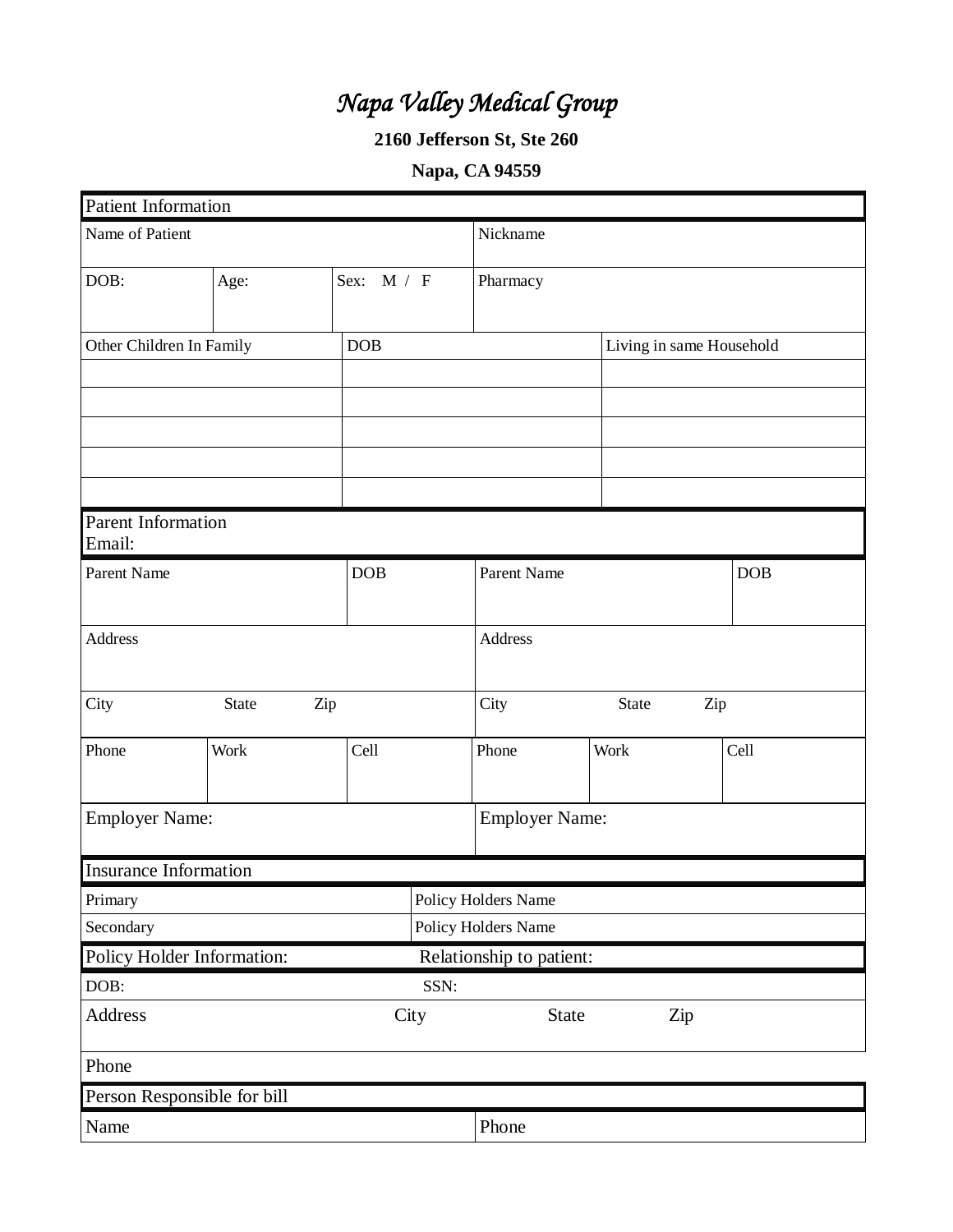Verification of Insurance coverage is required on every visit to our office. Copayments and non insurance accounts must be paid in full at the time of service. If a balance should accrue, special arrangements may be made for monthly payments, usually to have accounts paid within a 3 month period. An account is considered delinquent if no payment has been received within 60 days and will be turned over to collections.

Returned checks and balances beyond 30 days are subject to additional collection fees and interest charges of 2% per month. A \$50.00 **NO SHOW** fee for **Well Checkups** and a \$25.00 **NO SHOW** fee for **SICK** appointments will be charged to you in the event of a broken appointment not cancelled 24 hours in advance. A family is subject to dismissal from the practice after three **NO SHOWS.**

I hereby authorization my insurance benefits to be paid directly to the physician and I am financially responsible for non-covered services. I also authorize the physician to release any information required in the processing of the claims.

I authorize Dr. Löffler-Barry and NVP providers to examine and administer any necessary treatment to in the event that I am unavailable.

We are committed to providing your child/children with the best possible care. In the effort to serve you better and keep our fees to a minimum, we need your assistance and understanding of our payment policy.

We are here to manage your medical care. You are responsible to know your own health plan benefits. Your insurance relationship is a contract between you, your employer and the Insurance Company. We are not a part of that contract, except in specific Health maintenance and preferred provider organization plans of which we are members.

Should a credit balance accrue on your account; this amount will be refunded to the appropriate party or left as a credit on your account upon request.

Well exams will not be billed as sick visits when a child is well. If you do not have insurance or have Medi-cal that covers well exams, and if income qualifications are met, you may be entitled to receive state funded exams. Please feel free to ask for further information.

If you have any questions regarding the above information, or any uncertainty regarding insurance coverage, please do not hesitate to ask us.

\_\_\_\_\_\_\_\_\_\_\_\_\_\_\_\_\_\_\_\_\_\_\_\_\_\_\_\_\_\_\_\_\_\_\_ \_\_\_\_\_\_\_\_\_\_\_\_\_\_\_\_\_\_\_\_\_\_

I hereby acknowledge that I have read and agree to the above:

**Signature of Parent or Guardian Date**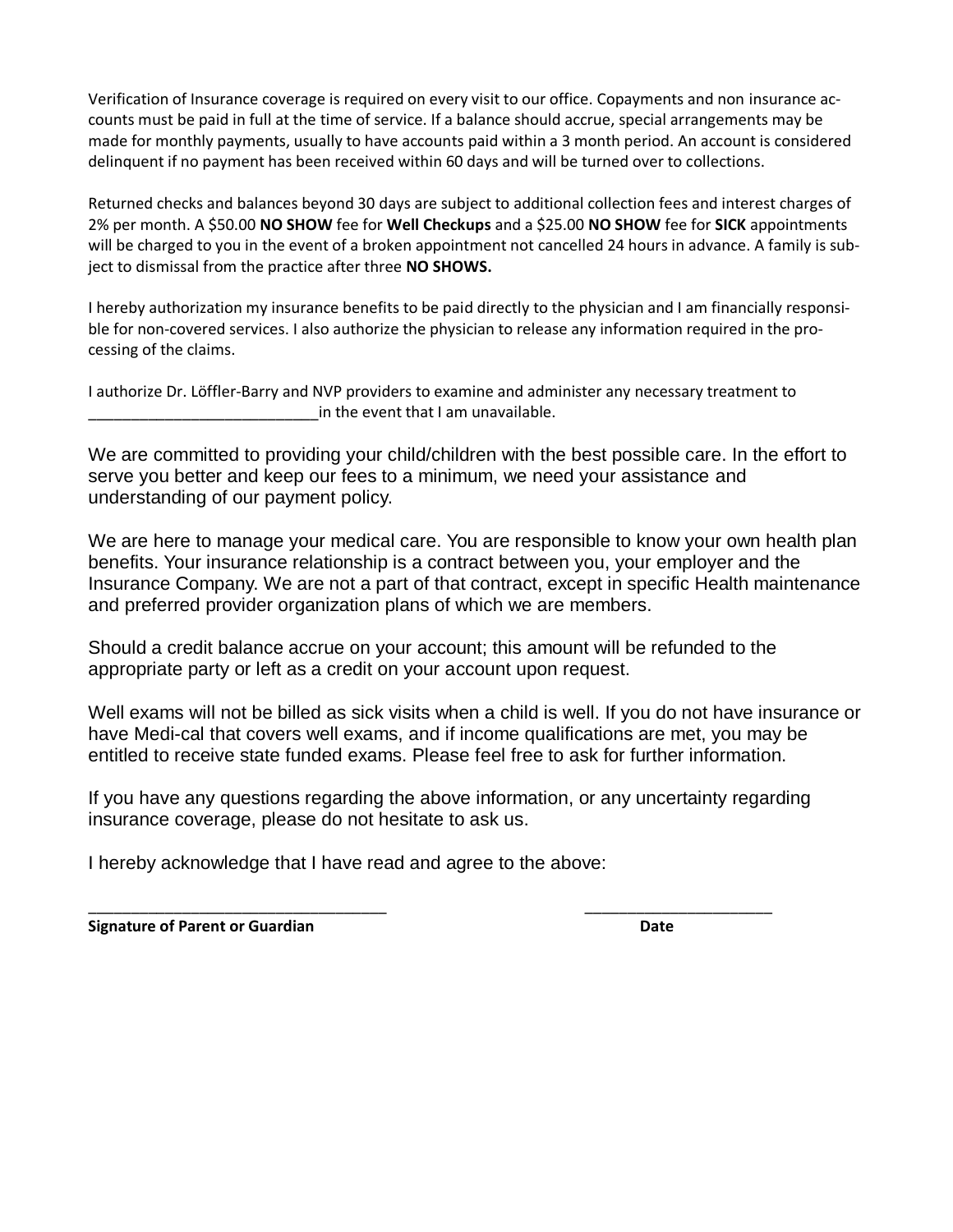*Napa Valley Medical Group*

2160 Jefferson Street Suite 260 Napa, CA 94559

## **New Policy Effective Immediately**

Due to the rising cost of providing quality care, we are now collecting deductibles and coinsurances at the time of service.

We thank you for your understanding and cooperation.

**Thank you,**

\_\_\_\_\_\_\_\_\_\_\_\_\_\_\_\_\_\_\_\_\_\_\_\_\_\_\_\_\_\_\_ (Print Name)

Signature Date

\_\_\_\_\_\_\_\_\_\_\_\_\_\_\_\_\_\_\_\_\_\_\_\_\_\_\_\_\_\_\_ \_\_\_\_\_\_\_\_\_\_\_\_\_\_\_\_\_\_\_\_

*\_\_\_\_\_\_\_\_\_\_\_\_\_\_\_\_\_\_\_\_\_\_\_\_\_\_\_\_\_\_\_\_\_\_\_\_\_\_\_\_\_\_\_\_\_\_\_\_\_\_\_\_\_\_\_\_\_\_\_\_\_\_\_\_\_\_\_\_\_\_\_\_\_\_\_\_\_\_*

\_\_\_\_\_\_\_\_\_\_\_\_\_\_\_ \_\_\_\_\_\_\_\_\_\_\_\_\_\_\_ \_\_\_\_\_\_\_\_\_\_\_\_\_\_\_\_

## **OFFICE STAFF USE ONLY**

Patient and sibling account numbers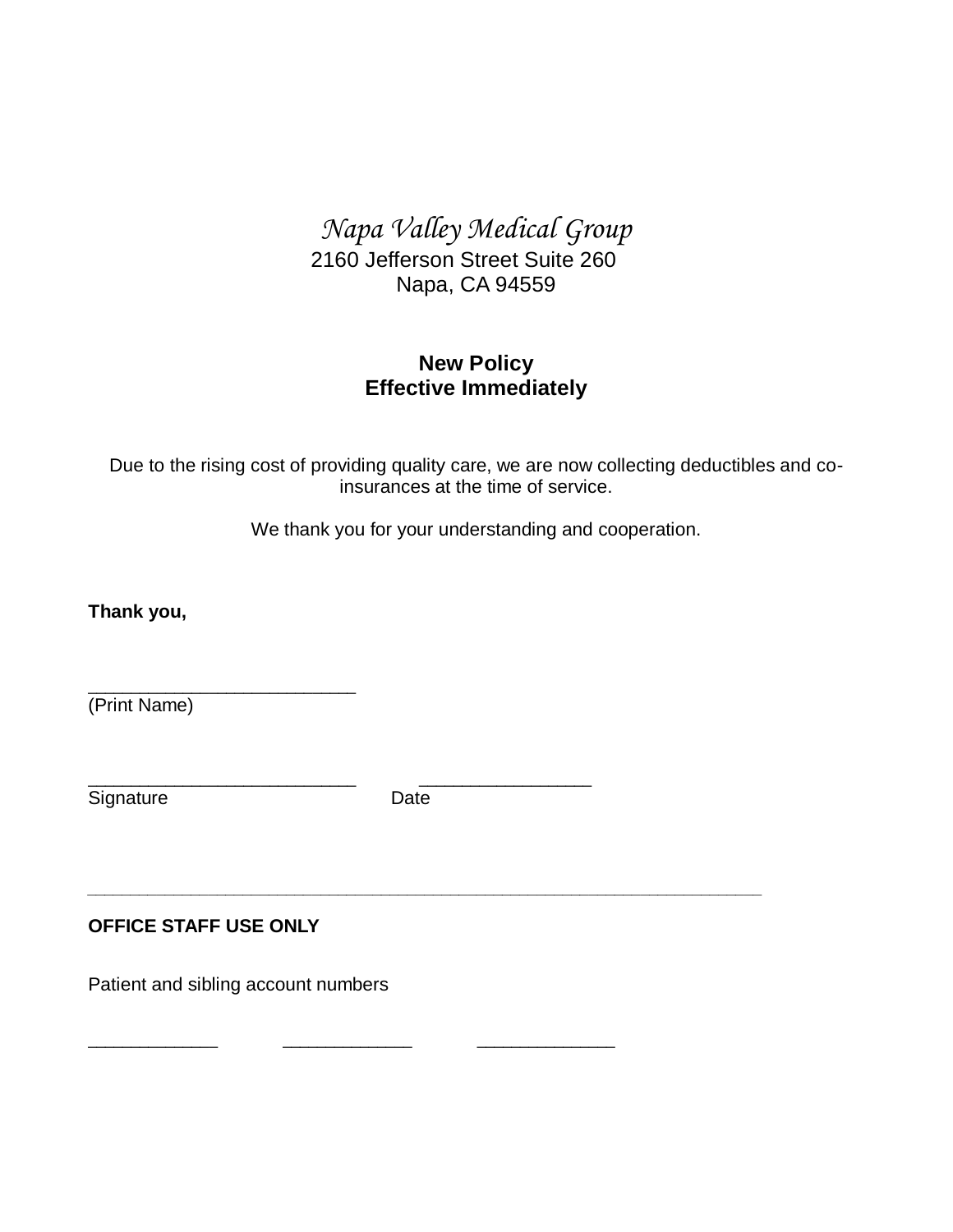## *Napa Valley Medical Group*  2160 Jefferson St. Suite 260 Napa, CA 94559

I, \_\_\_\_\_\_\_\_\_\_\_\_\_\_\_\_\_\_\_\_\_\_\_ authorize \_\_\_\_\_\_\_\_\_\_\_\_\_\_\_\_\_\_\_\_\_\_\_ to bring \_\_\_\_\_\_\_\_\_\_\_\_\_\_\_\_\_\_\_\_\_\_\_ to Dr. Löffler-Barry and NVP providers for medical treatment as needed. If there are any additional adults you would like to list, please do so in the space below.

Patients under the age of 18 will have to be accompanied by a parent or adult legal guardian. Written or verbal consent can be given for the visit by parent or legal guardian.

Thank You.

\_\_\_\_\_\_\_\_\_\_\_\_\_\_\_\_\_\_\_\_\_\_\_\_\_ **(Print Name)**

**\_\_\_\_\_\_\_\_\_\_\_\_\_\_\_\_\_\_\_\_\_\_\_\_\_ Signature**

**VERBAL AUTHORIZATION**

**Employee Initial Employee Initial Date**

**\_\_\_\_\_\_\_\_\_\_\_\_\_\_\_\_\_\_\_\_ \_\_\_\_\_\_\_\_\_\_\_\_\_\_\_\_\_\_\_\_\_ \_\_\_\_\_\_\_\_\_\_\_\_\_\_\_\_\_\_\_\_\_**

\_\_\_\_\_\_\_\_\_\_\_\_\_\_\_\_\_\_\_\_\_\_\_\_

\_\_\_\_\_\_\_\_\_\_\_\_\_\_\_\_\_\_\_\_\_\_\_\_\_\_\_\_\_\_

\_\_\_\_\_\_\_\_\_\_\_\_\_\_\_\_\_\_\_\_\_\_\_\_\_\_\_\_\_\_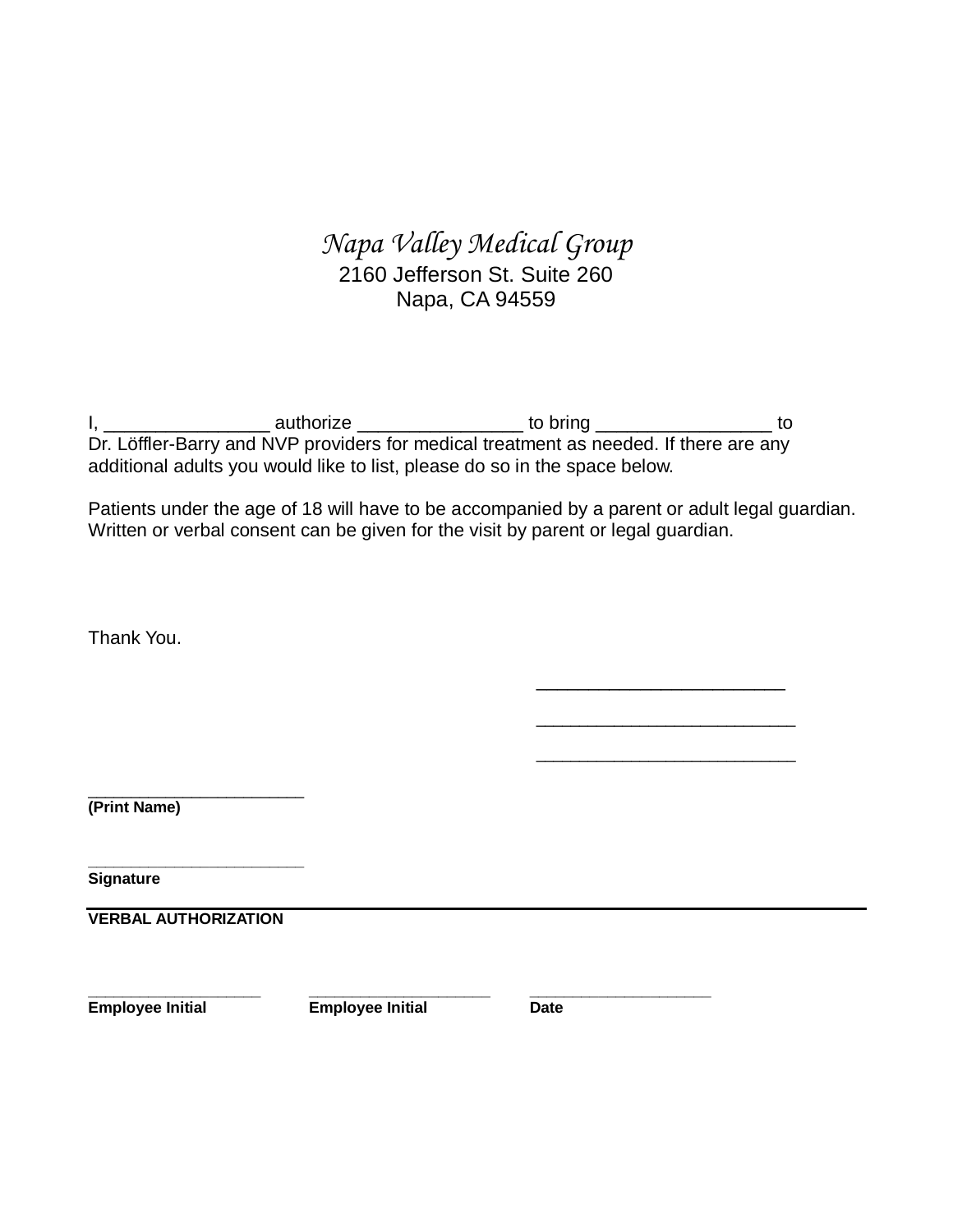# **NOTICE OF PRIVACY PRACTICE ACKNOWLEDGEMENT**

Napa Valley Medical Group 2160 Jefferson St. Suite 260 Napa, CA 94559

I understand that, under the Health Insurance Portability & Accountability Act of 1996 ("HIPPA"), I have certain rights to privacy regarding my protected health information. I understand that this information can and will be used to:

- Conduct, plan and direct my treatment and follow-up among the multiple healthcare providers who may be involved in that treatment directly and indirectly.
- Obtain payment from third-party payers.
- Conduct normal healthcare operations such as quality assessments and physician certifications.

I have received, read and understand your Notice of Privacy Practices containing a more complete description of the uses and disclosures of my health information. I understand that this organization has the right to change its Notice of Privacy Practices from time to time and that I may contact this organization at any time at the address above to obtain a current copy of the Notice of Private Practices.

I understand that I may request in writing that you restrict how my private information is used or disclosed to carry out treatment, payment or healthcare operations. I also understand you are not required to agree my request restrictions, but if you do agree then you are bound to abide by such restrictions.

| Patient Name:       |       |
|---------------------|-------|
| Relationship to Pt. |       |
| Signature:          | Date: |

#### **OFFICE USE ONLY**

Attempted to obtain the patient's signature in acknowledgement on this Notice of Privacy Practices Acknowledgement, but was unable to do so as documented below:

\_\_\_\_\_\_\_\_\_\_\_\_\_\_\_\_\_\_\_\_ \_\_\_\_\_\_\_\_\_\_\_\_\_\_\_\_\_\_\_\_ \_\_\_\_\_\_\_\_\_\_\_\_\_\_\_\_\_\_\_\_\_\_\_\_

Date: Initials: Initials: Reason: